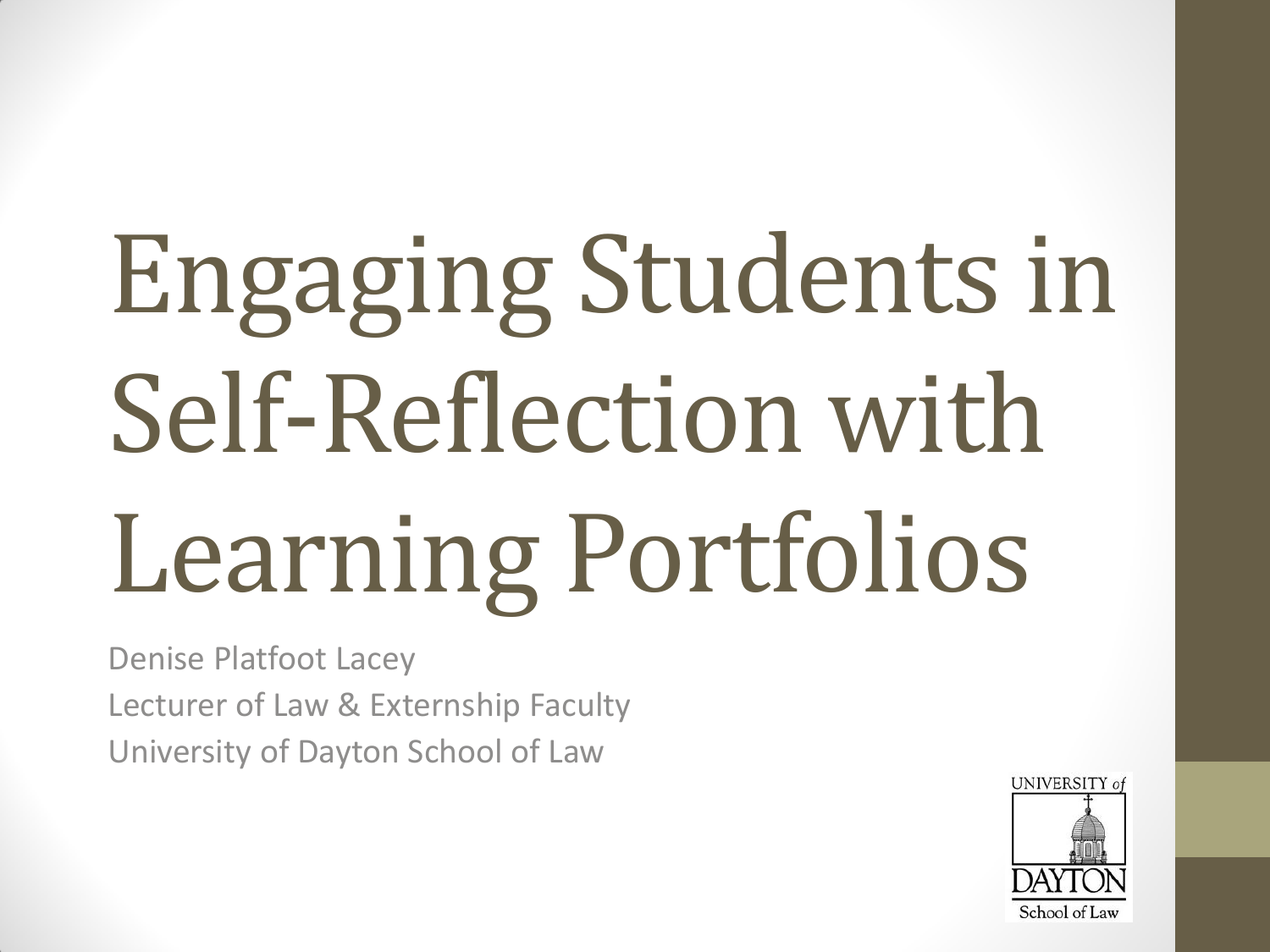# Self-Reflection in the Legal Profession

- Professional self-development is a core value of the legal profession\*
	- Excellence is attained through continuous learning and improvement
		- Lawyers must use the process of self-reflection
		- Lawyers must engage in self-assessment

\*An Educational Continuum Report of the Task Force on Law Schools and the Profession: Narrowing the Gap, American Bar Association Section of Legal Education and Admissions to the Bar, July 1992.

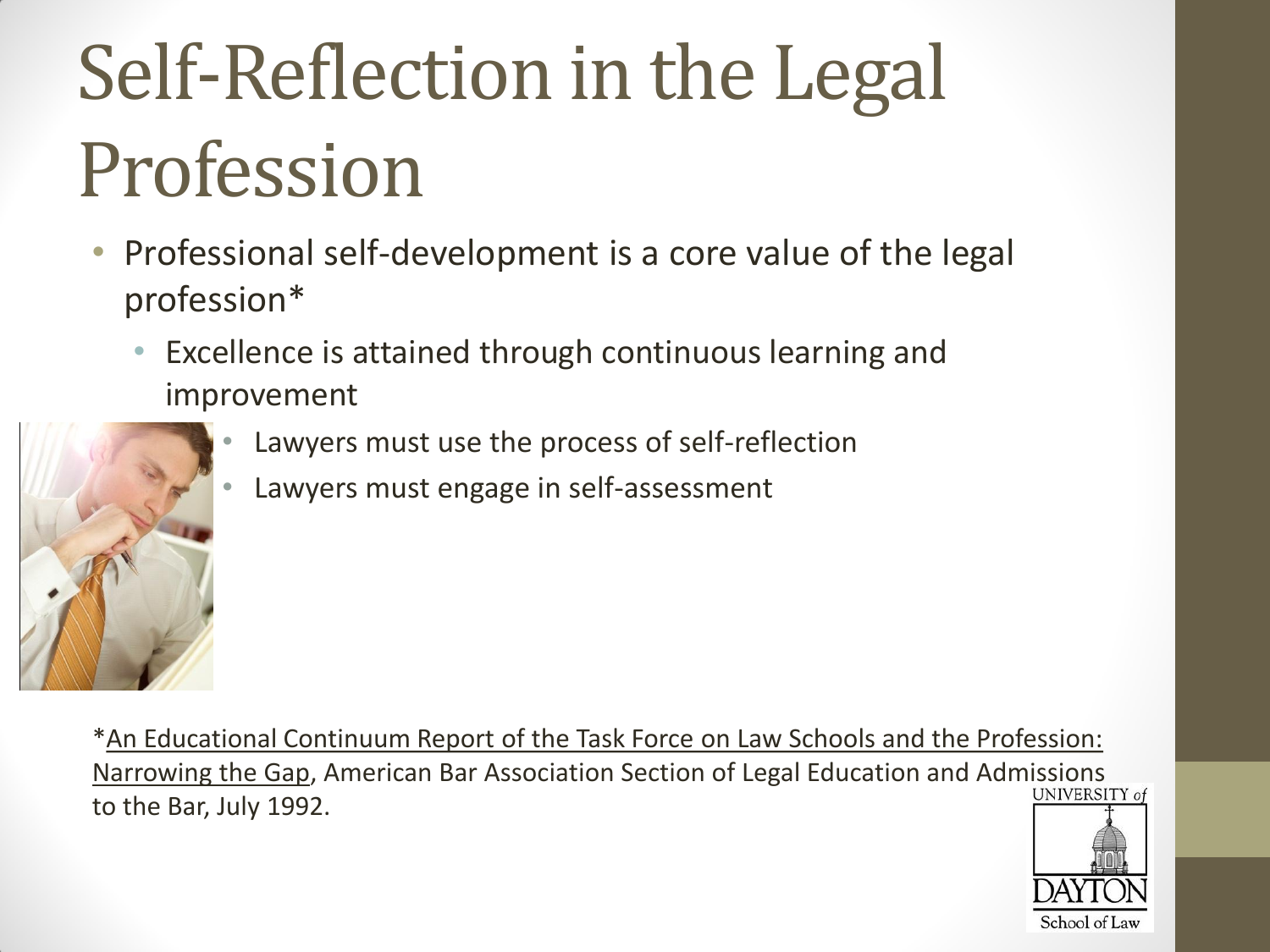# Self-Reflection in Clinical/Skills Courses

- Reflection is a key component to experiential learning\*
	- Includes planning, doing, reflecting & integrating
- Structure of externship course
	- Students work in field placement outside of the law school for one semester
	- Students attend seminar classes

\*Learning from Practice: A Professional Development Text for Legal Externs, 2<sup>nd</sup> Edition, J.P. Ogilvy, Leah Wortham, Lisa G. Lerman.

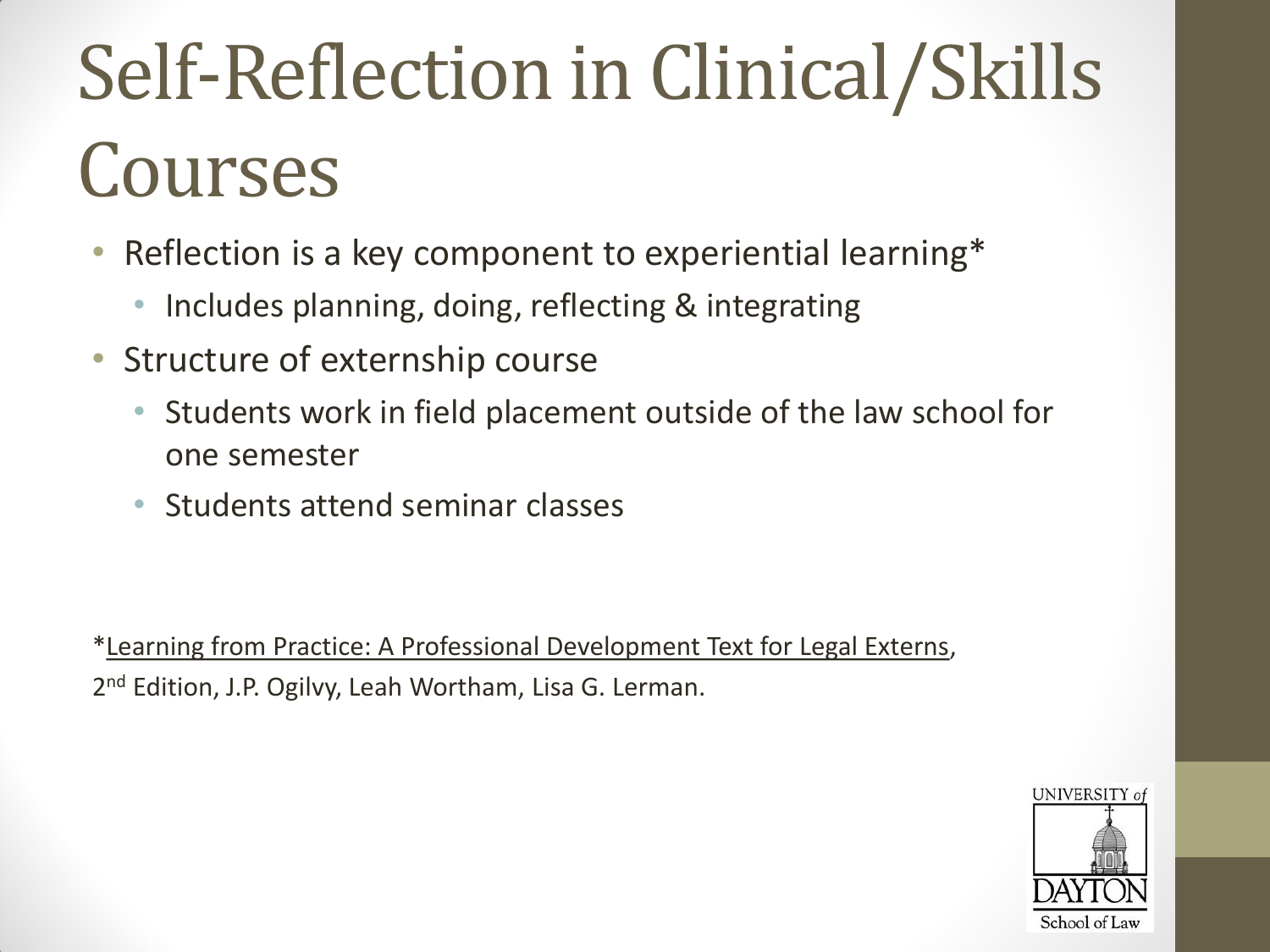# Learning Portfolios\*

- A purposeful collection of student work and reflection
	- Documents growth & achievement
	- Provides tangible evidence of a student's efforts, progress, and attainment of professional knowledge, skills, and dispositions

\*The Learning Portfolio: Reflective Practice for Improving Student Learning, 2<sup>nd</sup> Edition, John Zubizarreta.

*"The portfolio gave me the chance to learn from the mistakes I made so that I can try to avoid them in the future. I thought it was helpful to have access to feedback forms after submitting a writing sample so I could see what I did and what they expected."*  Student Reflection Spring 11

*"My portfolio overall I feel demonstrates a growth in my research and writing skills . . . I feel that it show my growth in my writing and my true attempts to improve upon it."*  Student Reflection Spring 11

*"I think the learning portfolio reflects on how a student can grow over the course of a semester with real world experience. It showed what I wanted to accomplish in the beginning and how what I thought was important before starting, wasn't as important later on in the semester… My portfolio is unique because it shows me what I personally need to do to become a better attorney in the future."*  Student Reflection Spring 11UNIVERSITY of

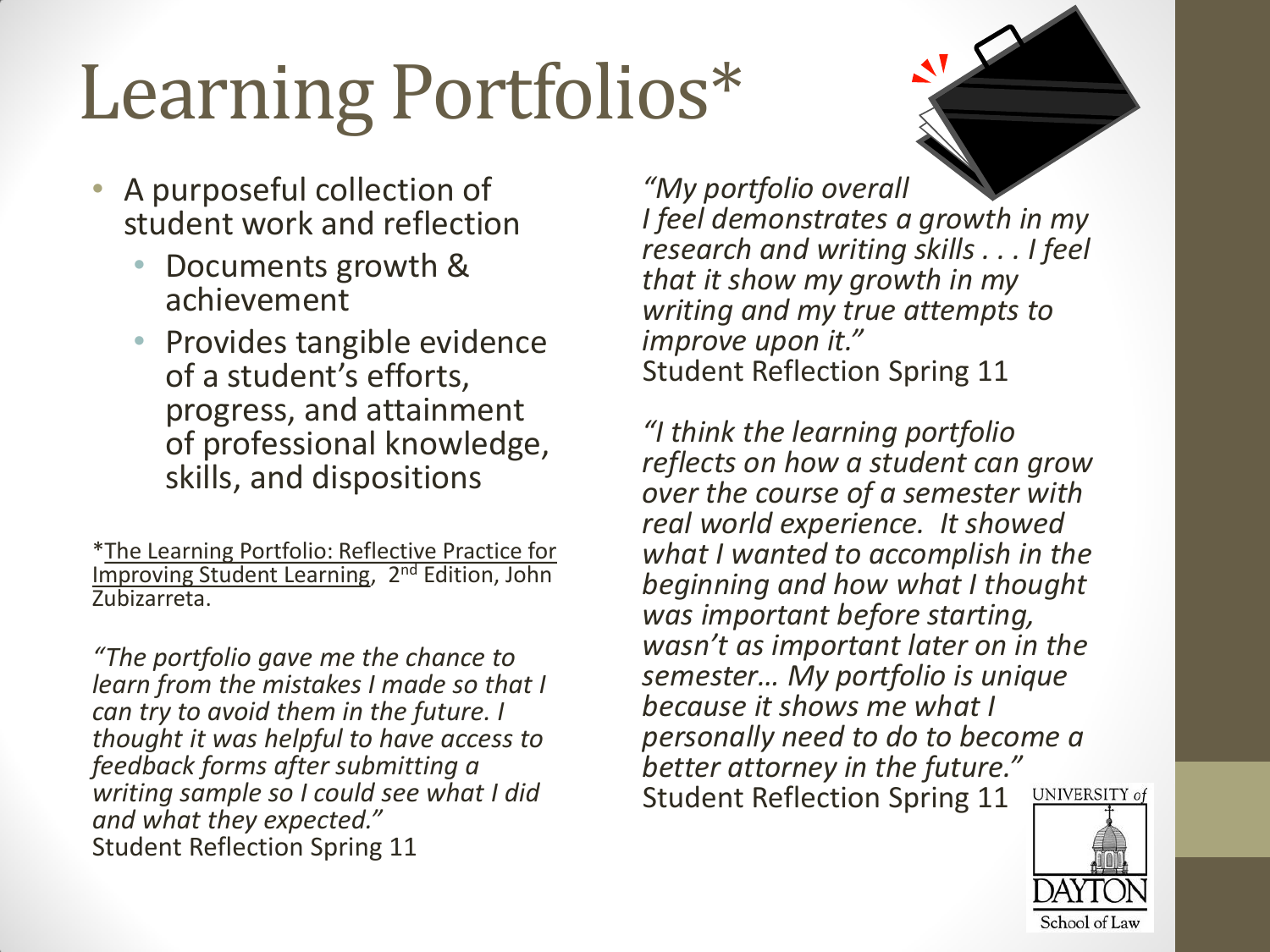# Learning Portfolios\*

- Improves student learning
	- Documents a student's work
	- Provides a structure for students to reflect systematically over time on the learning process
	- Helps students to develop the aptitudes, skills, and habits that come from critical reflection

\*The Learning Portfolio: Reflective Practice for Improving Student Learning, 2<sup>nd</sup> Edition, John Zubizarreta.

*" I feel that I have benefited from the process of portfolio development because I was made to really think about the experiences that I was having. I think that too often we go about our routine and don't really take the time to see what we have learned from it. "*  Student Reflection Spring 11

*"[T]he reflections and selfassessments made me look at myself, my performance, and my goals objectively, which is something that is not normally my focus. Taking that step back and really looking at myself like that put things in perspective and allowed me to truly grasp what I was doing, where I had room for*  UNIVERSITY of *improvement and what my strengths were. "* Student Reflection Spring 11

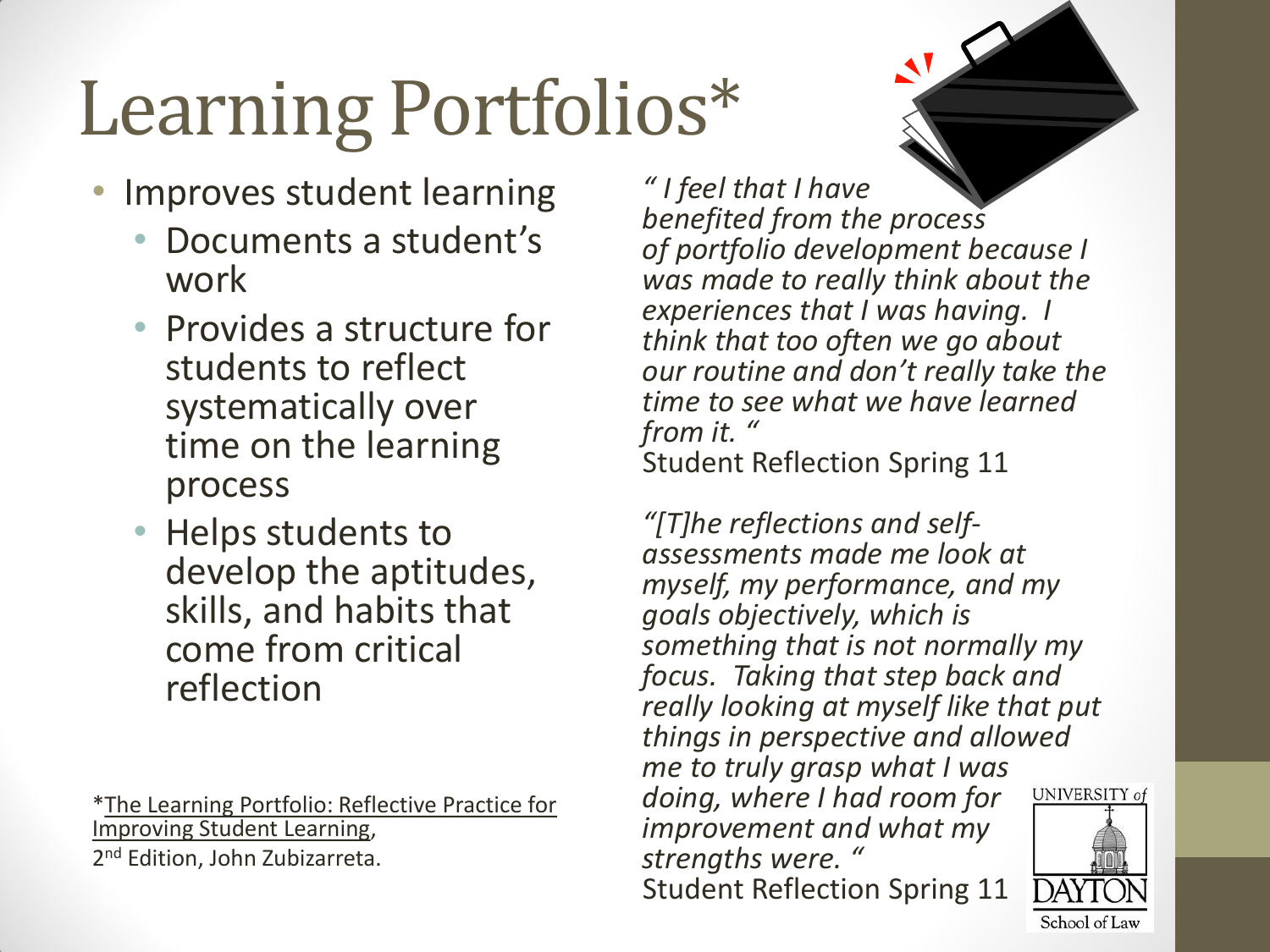# Using Portfolios

- Externships:
	- Self-assessment & planning in field placement
	- Reflections
	- Self-assessment on performance
	- Documents work product



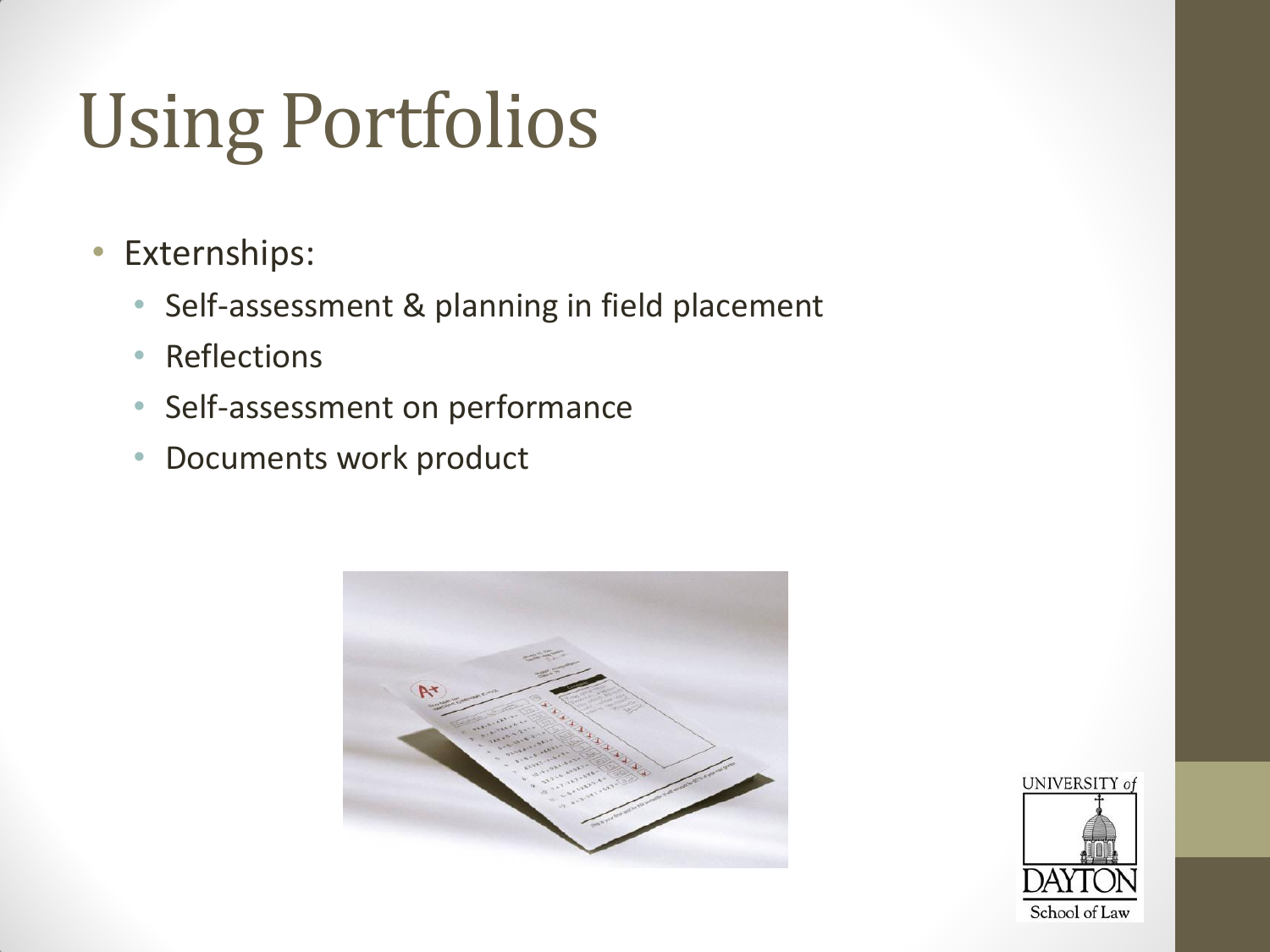# Using Portfolios

- Legal Writing:
	- Reflect on learning goals
	- Create plans of action



- Reflect on how comments from drafts were incorporated into subsequent drafts
- Self-assessment on performance

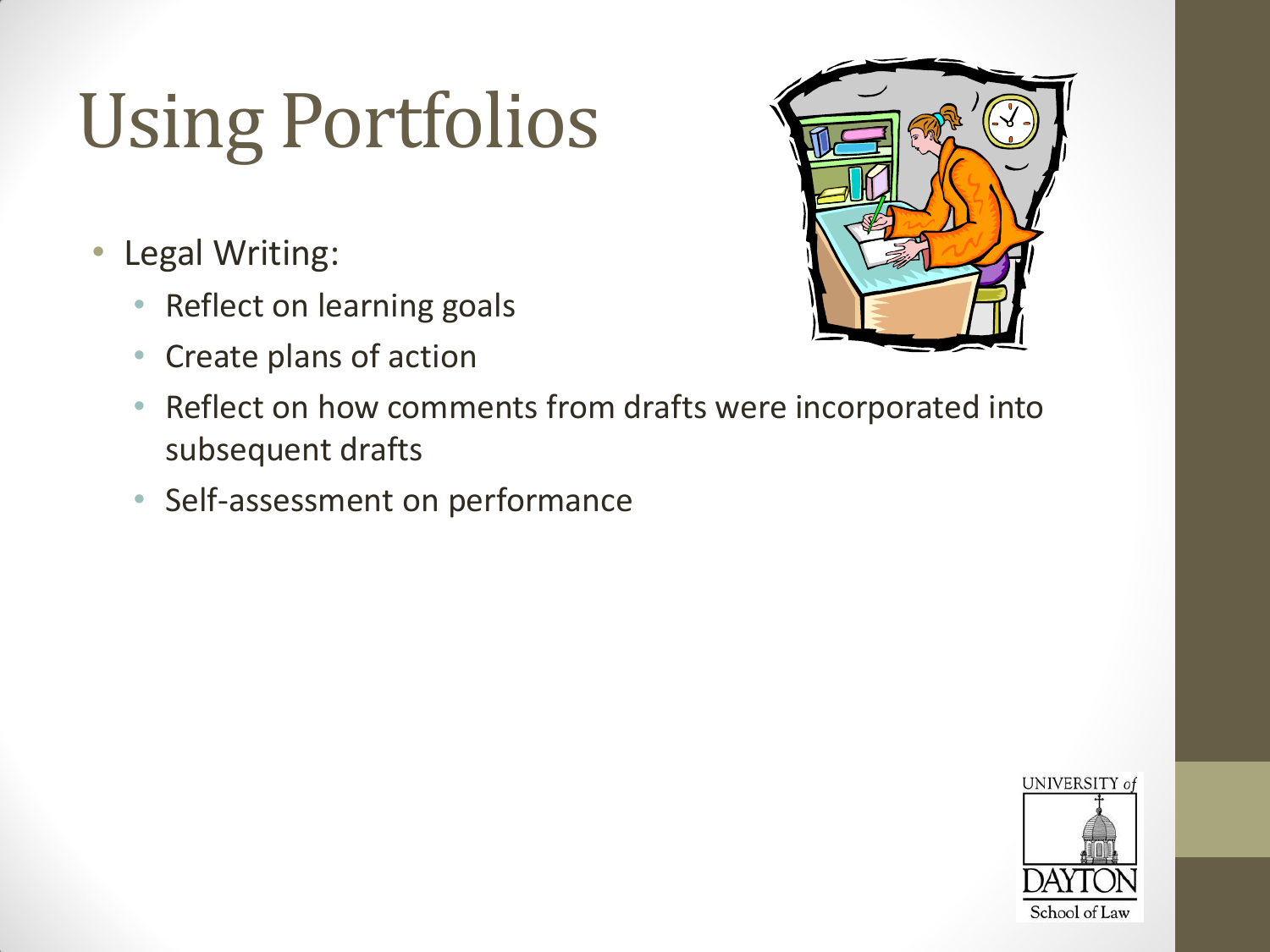# Considerations for Using Portfolios

- Portfolio maintenance
- Faculty involvement
- Grading/assessing portfolios
- Time commitment
- Student buy-in





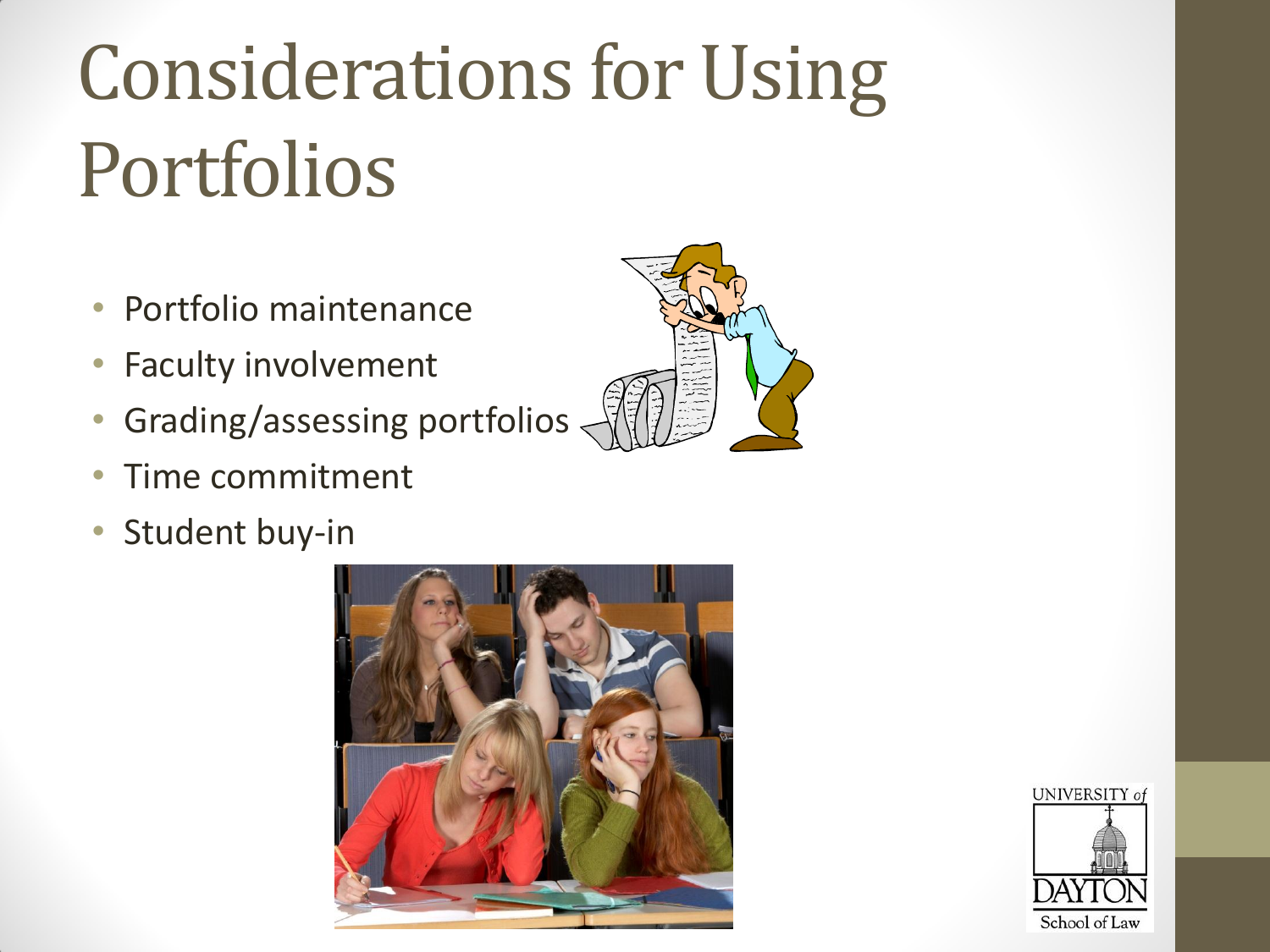| <b>NIA ME</b> | ----------------------<br>__ |
|---------------|------------------------------|
| <b>DAT</b>    | ___________________<br>--    |

# **Principles of Legal Analysis**

# **Improving Law School Performance through Guided Self-Assessment**

The goal of this guided self-assessment is to assist you in honest reflection on your academic performance from last semester and in the creation of an action plan to achieve your academic goals.

# **ACADEMIC PERFORMANCE ASSESSMENT** (check all that apply)

# **Academic: Exam-specific**

- $\Box$  Did not dedicate enough time to studying for exams
- $\Box$  Did not take any practice exams
- $\Box$  Did not organize answer appropriately
- $\Box$  Time spent studying for exams did not seem to help
- $\Box$  Stated correct conclusion, but did not show application of law to facts
- $\Box$  Ran out of time and didn't finish all questions
- □ Misread one or more questions
- Misread the facts
- Missed some issues
- $\Box$  Did not memorize rule statements or forgot rules on exam
- $\Box$  Did not use terms of art properly
- $\Box$  Did not adequately anticipate exam structure
- $\Box$  Did not budget time well on exam
- $\Box$  Thought I did well on the exam but the grade was low
- $\Box$  Testing anxiety (panic on the exam) inhibited my ability to perform well
- $\Box$  I feel like I don't do well on multiple choice questions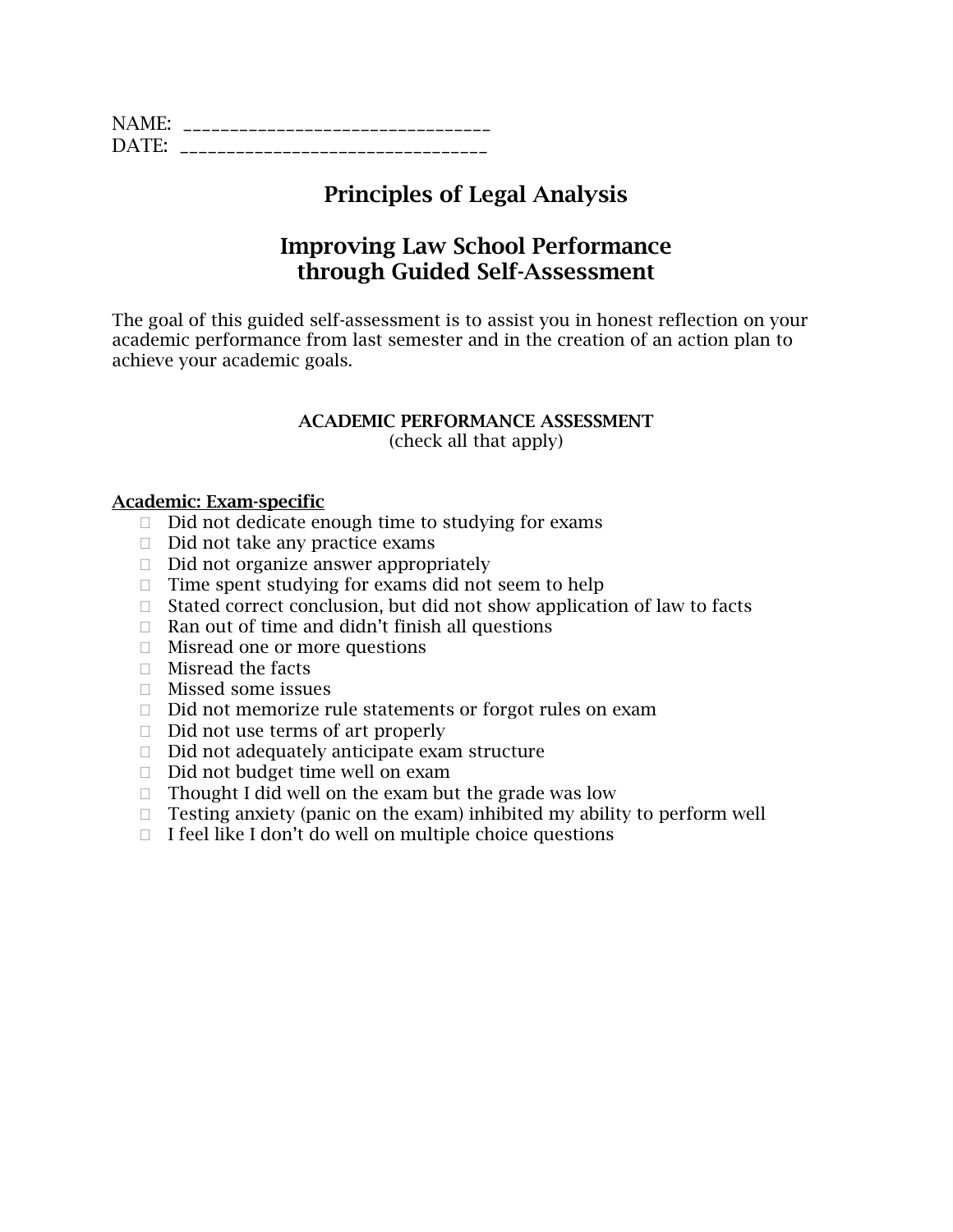# **Academic: General**

- $\Box$  Ineffective study/learning skills
- $\Box$  Poor basic writing skills
- $\Box$  Hard to concentrate in class
- $\Box$  Difficulty keeping up with reading assignments
- $\Box$  Did not have or stick to a study schedule
- □ Unable to understand course content
- $\Box$  Unable to synthesize course material
- □ Unprepared for classes
- $\Box$  Did not brief cases for class
- $\Box$  Failed to outline my course work
- $\Box$  Used peer-shared outlines exclusively
- $\Box$  Did not attend/skipped (some) classes
- $\Box$  Trouble effectively taking lecture and/or reading notes
- $\Box$  Did not go to faculty office hours
- $\Box$  Did not take advantage of Academic Success Program Workshops
- □ Did not take advantage of Teaching Assistant Sessions
- $\Box$  Did not take any practice exams
- $\Box$  Did not meet with professors after mid-term exams

# **Academic: Legal Research & Writing**

- $\Box$  Poor basic writing skills
- $\Box$  Did not allow for adequate time to complete research assignments
- $\Box$  Failed to submit additional drafts
- □ "Draft" was not your best effort
- $\Box$  Did not attend supplemental writing classes
- $\Box$  Did not utilize adjuncts assistance/office hours
- □ Did not proofread carefully

# **Social Adjustment**

- $\Box$  Personal relationship issues
- □ Family/Personal situation
- $\Box$  Difficulty adjusting to law school
- $\Box$  Difficulty relating to other students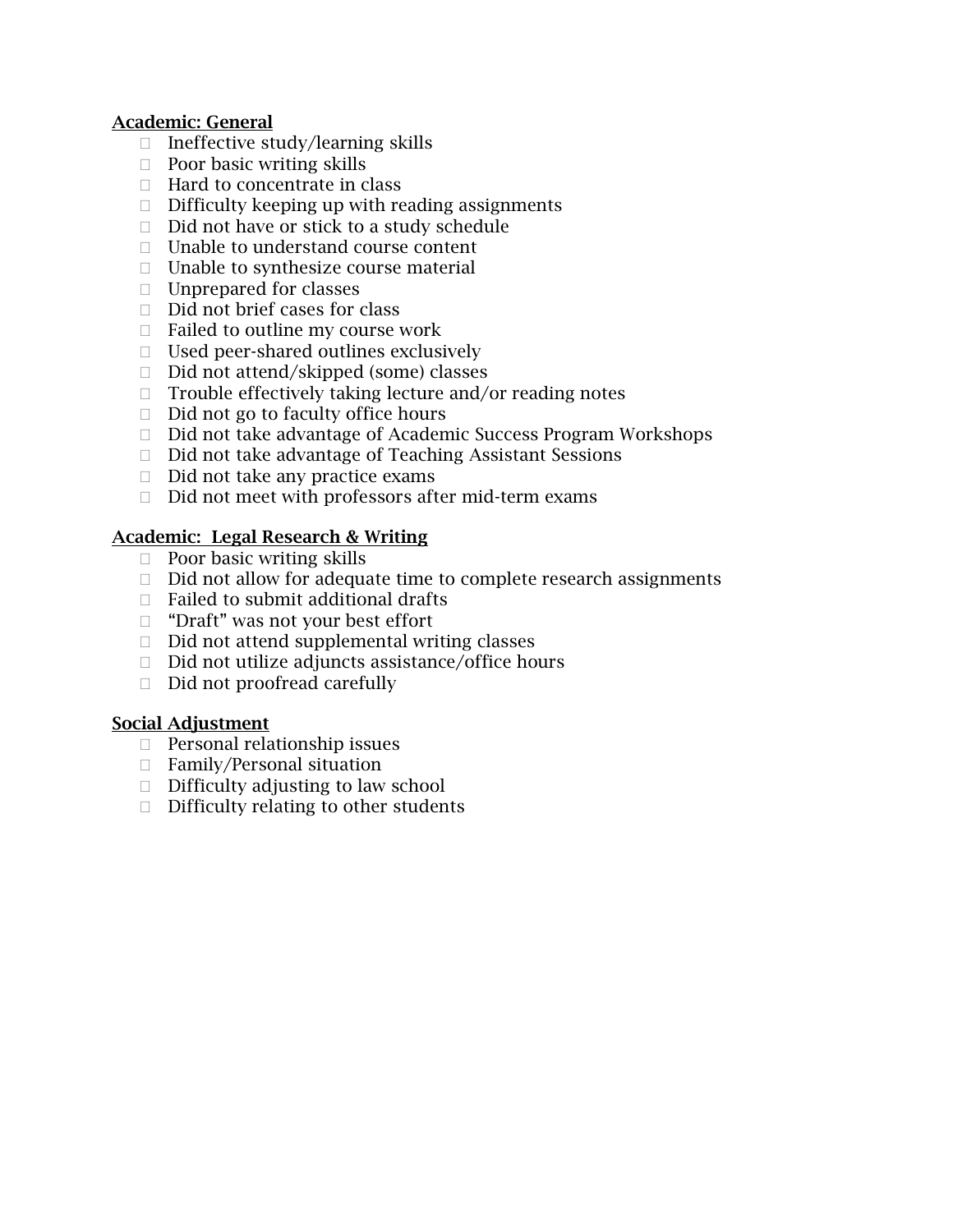Based on your self-assessment, explain in detail the **three most significant factors** that affected your academic performance last semester, including how each factor impacted your success and your plan to address that particular issue in the spring semester.

| <b>Significant Factors</b> | Explain each factor's impact on your<br>success |
|----------------------------|-------------------------------------------------|
| 1.                         |                                                 |
| 2.                         |                                                 |
| 3.                         |                                                 |

# **Action Plan to Improve Performance**

The action plan is your opportunity to indicate your academic goals for the semester based on your self-assessment. The action plan should be specific and include relevant dates and measurable objectives, including how you plan to be accountable to yourself for implementing your action plan. These goals are directly related to the actions you plan to take to improve academic performance. While setting grade goals is important, these goals should not be tied to desired grades.

| Goal | <b>Action Plan</b> |
|------|--------------------|
| 1.   |                    |
|      |                    |
|      |                    |
| 2.   |                    |
|      |                    |
|      |                    |
| 3.   |                    |
|      |                    |
|      |                    |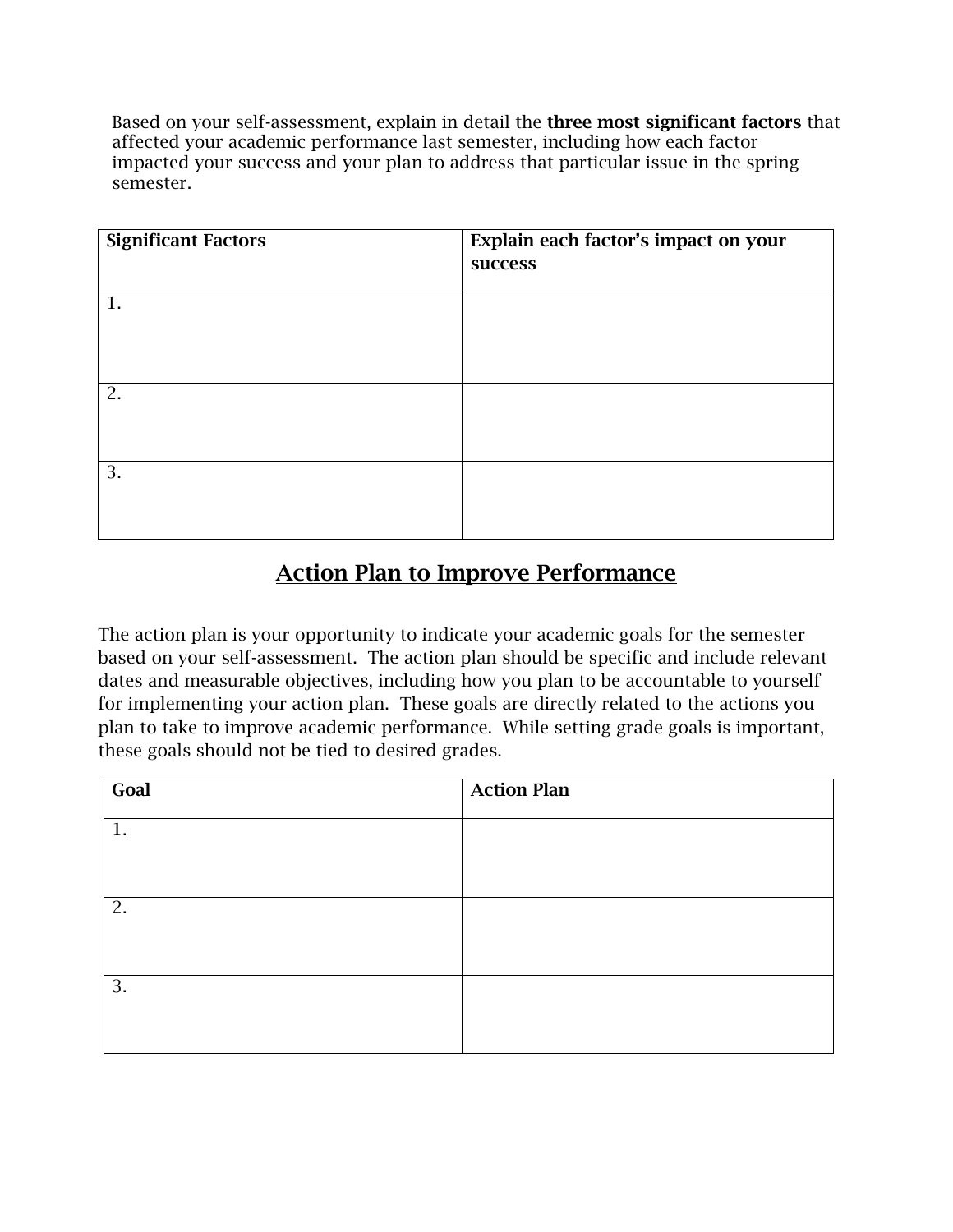

**The Externship Learning Portfolio**

Professor Denise Platfoot Lacey

# **What is a Learning Portfolio? 1**

A portfolio is a purposeful collection of student work and reflection that documents growth and achievement and provides tangible evidence of a student's efforts, progress, and attainment of professional knowledge, skills, and dispositions.

Reflection is a key component to a valuable portfolio. The mere collection of samples of work for assessment or career preparation is inadequate. Instead, self-reflection and inquiry are essential to student assessment of purpose, content, format, process and evaluation of learning.

Portfolios improve student learning by documenting a student's work and providing a structure for students to reflect systematically over time on the learning process and to develop the aptitudes, skills, and habits that come from critical reflection.

### **Why is Reflection Critical to a Law Student?**

The Externship Course is an experiential learning course, where students are placed in a real legal office and work on actual legal matters under the supervision of practicing lawyers and judges. The overarching goal of the course is to provide a practical experience where students can apply the skills and knowledge that they have studied in law school so that they further develop lawyering skills and values.

Experiential learning<sup>2</sup> is distinguished from merely experiencing. It is what students do with experience that determines what and how much they learn from it. Experiential learning comes from the active processing of experiences, so it involves several distinct steps, including planning, doing, reflecting, and integrating.

Planning involves setting goals and objectives for the experience. Doing is the actual experiencing. The reflection process turns the experience into learning by giving a student time to step back and contemplate the observations and actions that s/he is experiencing, so that s/he can make sense of the experience. Finally, integrating allows a student to reflect on what s/he has learned, to integrate it with his/her existing knowledge (like what has been learned in other law classes), and – as a result - to create new knowledge or modify existing knowledge.

In addition to the process of experiential learning of which reflection is a critical part, a core value of the legal profession is self-reflection and self-directed learning. The MacCrate Report<sup>3</sup>, a highly

An Educational Continuum Report of the Task Force on Law Schools and the Profession: Narrowing the Gap, American Bar Association Section of Legal Education and Admissions to the Bar, July 1992 (hereinafter the MacCrate Report).

DENISE PLATFOOT LACEY

LECTURER OF LAW/EXTERNSHIP FACULTY University of Dayton School of Law

300 College Park, 327 Keller Hall Dayton, Ohio 45469-2772

Phone: (937) 229-4634 Fax: (937) 229-4778 E-Mail: denise.lacey@udayton.edu

<sup>————————————————————&</sup>lt;br><sup>1</sup> The background material throughout this document about Learning Portfolios has been adapted from <u>The Learning</u> Portfolio: Reflective Practice for Improving Student Learning, 2<sup>nd</sup> Edition, John Zubizarreta.

<sup>&</sup>lt;sup>2</sup> The material about experiential learning has been adapted from Learning from Practice: A Professional Development Text for Legal Externs, 2<sup>nd</sup> Edition, J.P. Ogilvy, Leah Wortham, Lisa G. Lerman.<br><sup>3</sup> Ap Educational Centinuum Benert of the Teak Earse an Law Schools and the Profession: No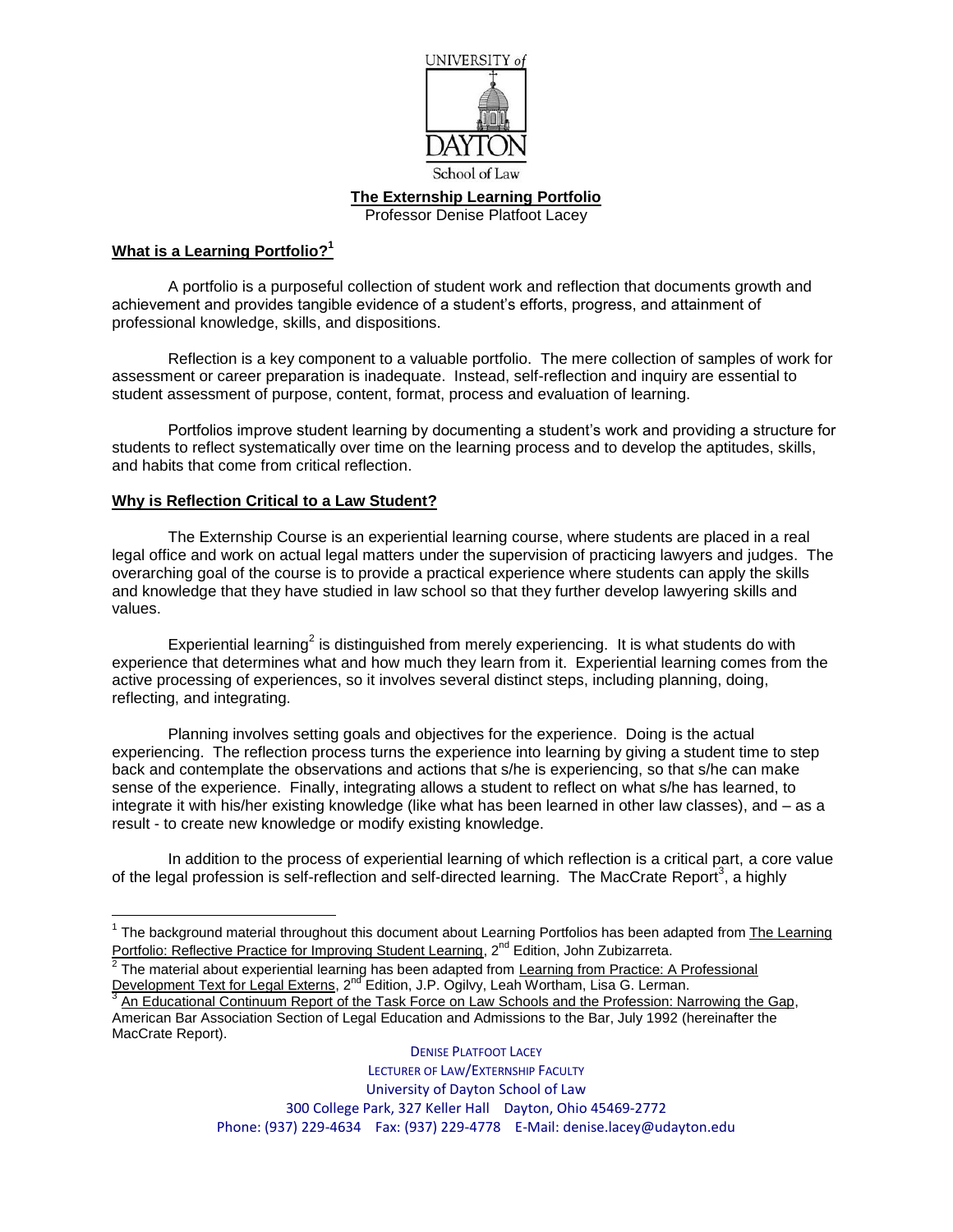regarded report on legal education issued in 1992 by an American Bar Association Task Force, developed a comprehensive statement of skills and values of the legal profession as a foundation for enhancing the quality of the preparation of lawyers. MacCrate established that a core value of the profession is self-reflection and self-directed learning:

"As a member of a learned profession, a lawyer should be committed to values of:

- Seeking Out and Taking Advantage of Opportunities to Increase His or Her Knowledge and Improve His or Her Skills;
- Selecting and Maintaining Employment That Will the Lawyer to Develop as a Professional and to Pursue His or Her Professional and Personal Goals."4

In its commentary, MacCrate explains that the mark of a dedicated professional is that s/he seeks to achieve excellence, and that continuous learning and improvement, including the use of the process of self-reflection to learn from experience in a reflective, organized and systematic manner, is essential to attaining excellence. In this regard, lawyers should continuously and critically assess one's own preparation for and quality of performance.

Because reflection is critical both in an experiential learning course and in the legal profession, reflection is a vital component to your coursework in the Externship Course. Your reflection throughout the semester will be collected and preserved in your Externship Learning Portfolio.

### **What Will Be in Your Externship Learning Portfolio?**

The Externship Learning Portfolio will be a collection of your work product and reflection that will document your growth and achievement in the externship course throughout the semester. For purposes of accumulating points based upon your performance on the work produced for your Externship Learning Portfolio, Reflection and Work Product will be categorized as separate components.

The Reflection section of your portfolio will contain personal reflections and self-assessments of the skills that you are learning in your externship field placement and the type of practitioner into which you are developing. These submissions will generally be submitted on our TWEN course site in your individual forum folder.

The Work Product section of your portfolio will contain writing samples that you have produced in your field placement and in class, along with evaluation of it. Work product drafted in class will generally be submitted on our TWEN course site through the assignment drop box, while work product drafted in your field placement will generally be submitted on TWEN in your individual forum folder.

#### **A. Reflection**

 $\overline{a}$ 

All of the written reflections assigned will be made part of your Externship Learning Portfolio. When reflections are assigned on the days of class, your written reflection will prepare you for our class rounds discussion that day, as well as be made part of your Externship Learning Portfolio. You will be required to produce two types of reflections during the course of the semester: Guided and Free-Write Reflections.

Sometimes you will be required to reflect in writing upon a topic provided to you, called "Guided Reflections". These topics will generally include a list of questions to consider and reflect upon in writing.

<sup>4</sup> Value §4, The MacCrate Report.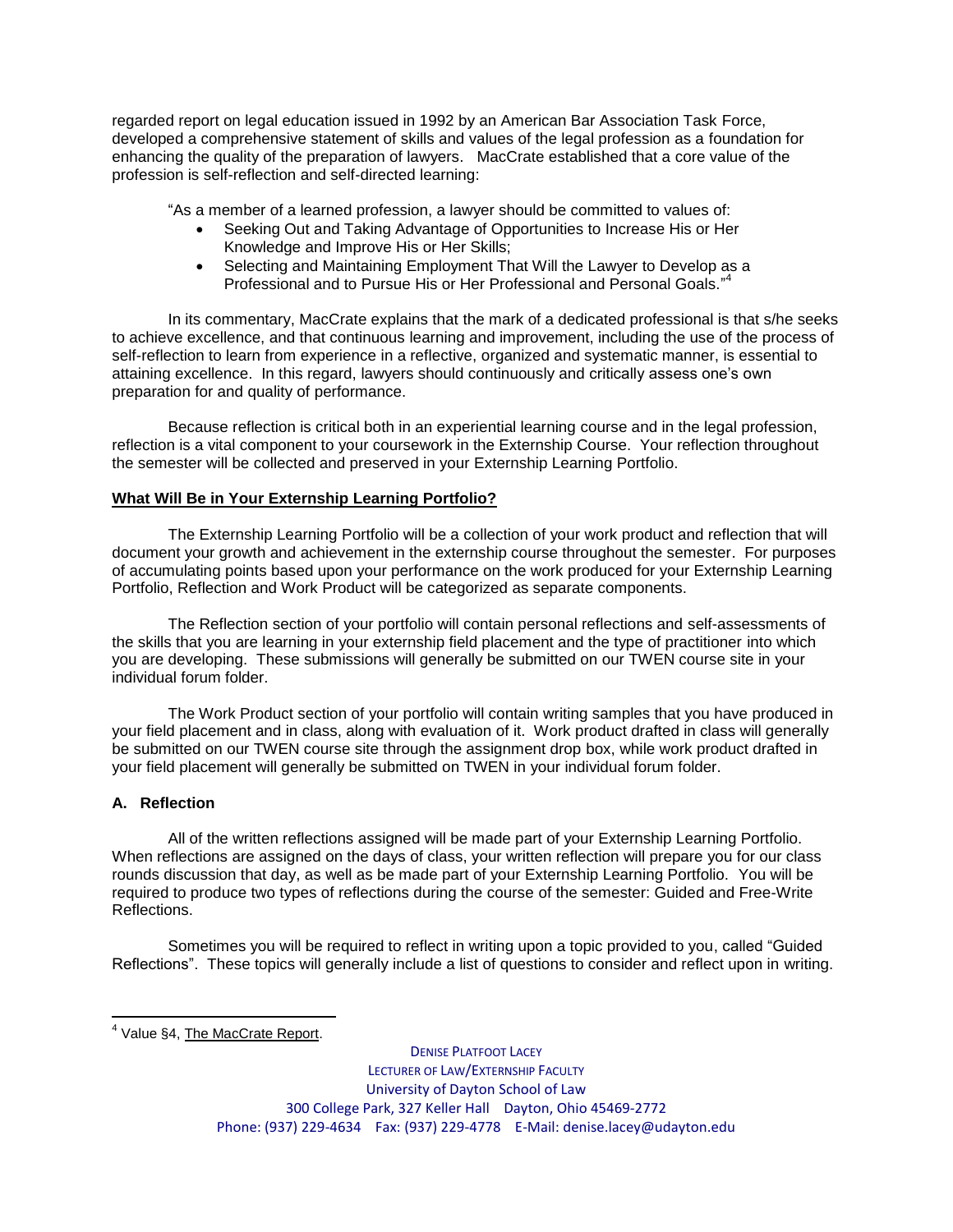Other times, you will be required to produce a written reflection on a topic of your choice, called a "Free-Write Reflection," which you can select from the list of topics below to write about. On the days a Free-Write Reflection is assigned, you may write on any of the topics from the list. Generally, you will select a new topic from the list each time a Free-Write Reflection is assigned. If, however, you choose a topic about which you previously wrote, you are required to base your reflection on a different experience or explain how and why your previous reflection on the topic has evolved, as well as the significance you place on that evolution.

Free-Write Reflection Topics:

- Describe the field placement activities in which you have engaged; the skills you were introduced to, you developed, or you honed by these activities; and explain how the activities are helping/have helped you to become more prepared and competent as a lawyer.
- Describe a challenge that you have faced in this course. How have you resolved the challenge, and/or how could you resolve it if they arose again?
- Describe at least one way that you have integrated what you learned in your filed placement with the knowledge you already had from coursework. (In other words, describe an "aha" moment where something from a class came together for you in your field placement.)
- Describe an achievement you accomplished in your field placement and why it is important to you personally and professionally (i.e., why you are proud of it and how it has facilitated your professional development).
- Describe some feedback you received in your field placement and explain whether you agree or disagree with the assessment and feedback given to you, as well as how you can incorporate it into your future performance.
- Describe the difference your field placement has made in your learning, both in terms of skill development and career choices.
- Assess the effectiveness of your application of a lawyering skill that you employed in your field placement. Describe your strengths, as well as how would you improve it the next time you employ that skill.
- Describe how your field placement has enhanced and/or helped you develop your career prospects.
- Describe the difference your field experience has made in your intellectual, personal, ethical, and spiritual development.
- Reflect upon whether the learning you are experiencing in this course has been relevant, applicable, and practical. Explain.
- Explain when, how and why your learning in this course has surprised you.
- Describe the most important lesson you have learned thus far in your field placement.
- Describe the most meaningful parts of this course and explain why.
- Assess the appropriateness and effectiveness of your own reactions to any unexpected events related to a legal matter in your field placement, or assess a lawyer's reactions in such a situation that you observed.
- Identify and explain practices that will make it possible to replicate effective aspects of your performance in the future and/or guard against repetition of ineffective ones.

## **B. Work Product**

Throughout the semester, you will be required to submit work product as part of your Externship Learning Portfolio. You will be required to submit a total of two writing samples that you have drafted in your field placement during the semester. One will be due the week of your interim progress conference with me. The other will be due at the end of the semester. Other work product that will be submitted as part of your Externship Learning Portfolio will be assigned through our seminar class.

DENISE PLATFOOT LACEY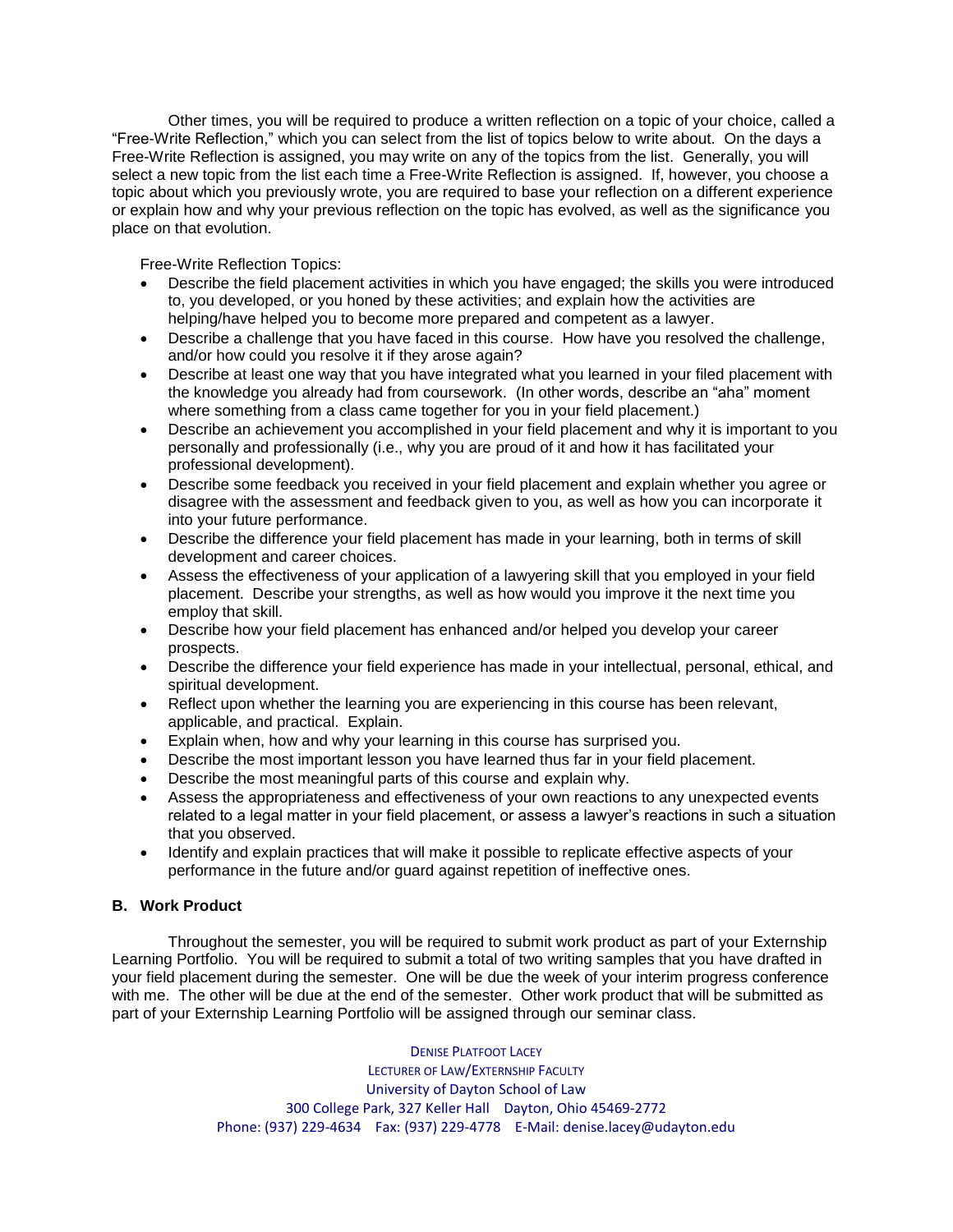# **C. Evaluation of Externship Learning Portfolio**

### **1. Points for Portfolio Materials**

Each submission to your Externship Learning Portfolio is worth points that accumulate to determine the final grade you receive in this course. (Point totals and their accompanying grade are identified in the course syllabus.)

Points for reflection exercises will be awarded with the following factors in mind:

- o Whether the student has answered all of the questions presented;
- o How thoroughly the student has responded to the questions presented;
- $\circ$  How thoughtful the reflection is, illustrating incorporation of the student's externship field experience, as well as the materials assigned for reading or the discussions had in class, into their thought process;
- $\circ$  The level of explanation that the student provides for their ideas, critiques, conclusions drawn, etc.; and
- $\circ$  Whether the student's response reflects genuine participation in completion of the assignment.

Points for drafts of work product produced in the seminar will be awarded based upon factors given to you in advance of each assignment.

## **2. Completed Externship Learning Portfolio**

All of the materials that you submit on TWEN through the semester will make up your Externship Learning Portfolio. Since your access to the course TWEN site will end when the course is over, I would suggest you keep copies (either electronic or paper) in a central place for your own use after the course has ended. You may wish, for example, to use as writing samples some of the work product you produced during the course, along with evaluations of it. You might also wish to refer back to your selfassessments and reflection on your course learning goals when interviewing for future jobs and marketing the skills you have developed as a result of the course. Ultimately, the Externship Learning Portfolio is your collection of work and assessment that you may use however you'd like in the future. Hopefully, the self-assessment and feedback you amass during the semester will help you to improve your future performance on the core competencies practiced in the course.

#### **Initial Self-Assessment**

- 1. Research your Field Supervisor and the office in which you have been placed. What most interests you about the information you learned about your Field Supervisor and/or your fieldplacement office.
- 2. Considering the information you learned about your field placement/supervisor, reflect on the goals you have for your externship field work. Complete the following sentences:
	- a. Two skills that I would like to learn in my externship field placement are:
	- b. Two tasks/assignments that I would like to complete in my externship field placement are:
	- c. Two activities that I would like to observe in my externship field placement are:
	- d. Two lessons I would like to learn in my externship field placement are:
- 3. List one potential conflict of interest that you could possibly encounter during your externship or in your ultimate practice that could preclude you from working on a matter.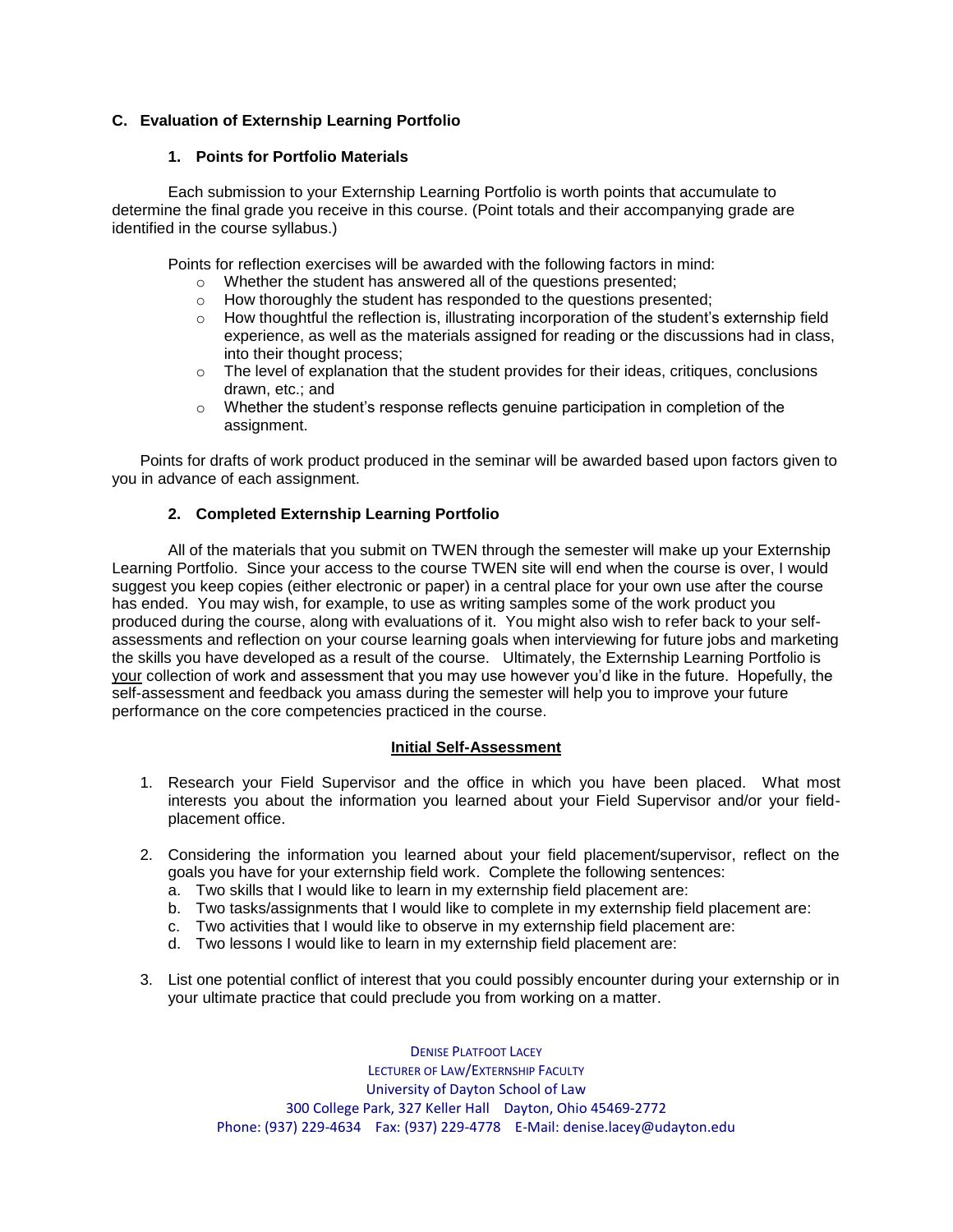## **Mid-Term Self-Assessment**

- 1. Approximately what proportion of your time in your field placement is devoted to the following activities: Please also give an explanation with examples of each type of activity.
	- Substantive research and/or legal writing (i.e., researching legal issues or drafting a document in which you have used legal analysis skills)
	- \_\_\_\_\_ Observation of lawyering activities (e.g., court, client meetings, depositions, mediations, strategy meetings, etc.)
	- \_ Development of other legal skills
	- Administrative/clerical tasks
- 2. Do you find the work adequately challenging? Is the workload manageable? Explain.
- 3. Review the goals you articulated in your Statement of Expectations. Do you feel as though your goals are being met? Explain.
- 4. Which goals, if any, have not yet been met? What opportunities will you have to meet these?
- 5. Have your goals changed since the beginning of the semester? Explain.
- 6. At this point in the semester, what value would you place on the learning that has occurred in your field placement? Please explain.
- 7. How would you characterize your relationship with your FS? Is it meeting your expectations? Do you feel like you are receiving enough feedback, direction, mentoring?
- 8. What was the most useful feedback that you received from your FS in your interim progress meeting with him or her?
- 9. Develop a plan of action with at least two things that you can do in the last half of your externship to further develop or practice lawyering or professional skills, or to improve your performance.
- 10. Are there any issues or concerns you have about your field placement or field supervisor?

## **Final Reflection & Self-Assessment**

- 1. Review your Statement of Expectations. Assess and explain whether your externship field experience met the goals you articulated. Describe the most important thing you learned from your externship and why it is important to you.
- 2. Share at least one thing that you experienced or completed in your externship field work that created an "aha" moment, where things "came together" for you in terms of seeing a concept that you have learned about in one of your law classes applied in practice.
- 3. Review your externship learning portfolio submissions. Explain what the portfolio reflects overall about your learning. Explain the growth your portfolio reveals that you have made over the course of the semester. Describe ways that your reflections reveal what makes your portfolio unique.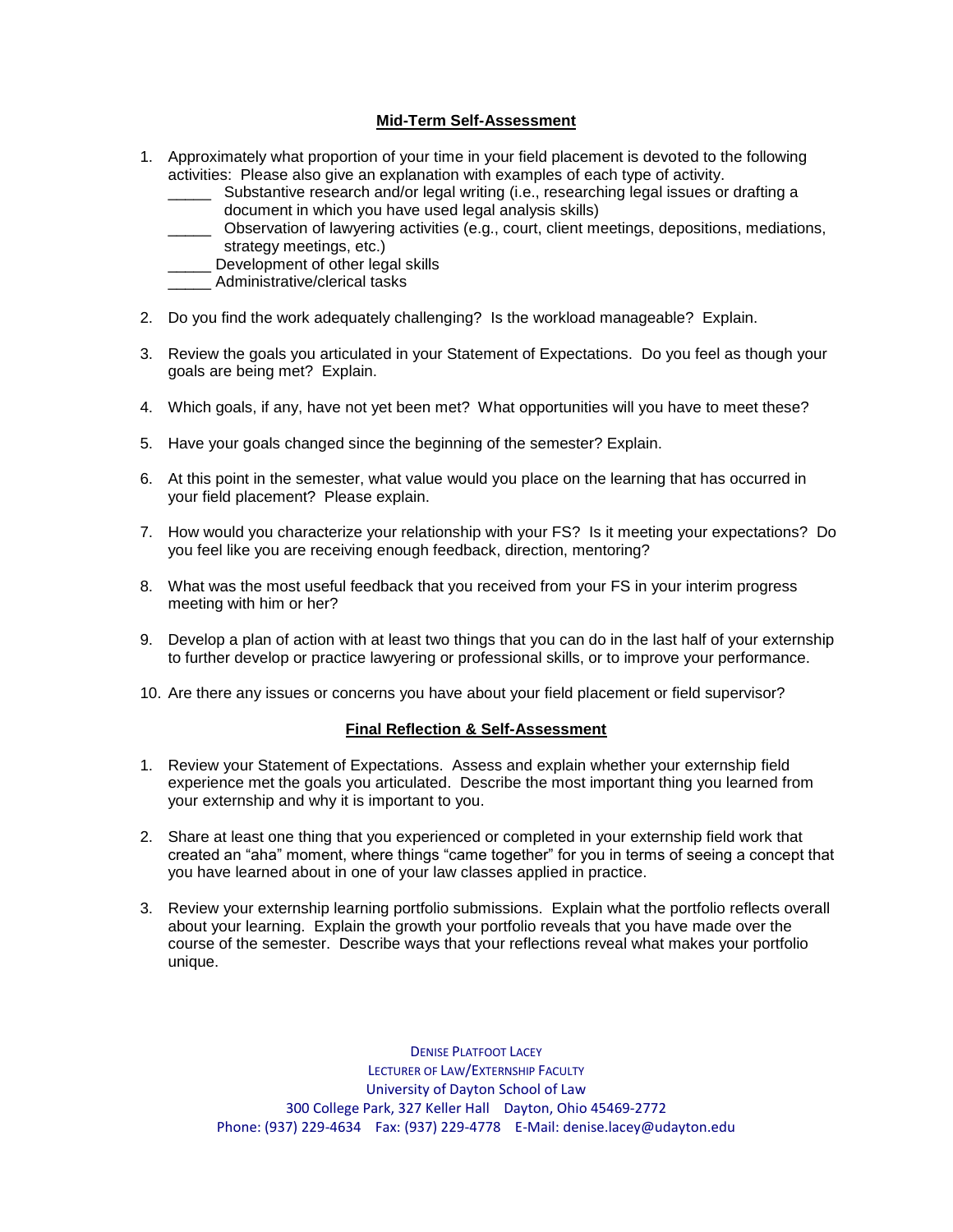4. Explain how you have benefited from the process of portfolio development, including producing work product and receiving feedback on it and self-assessing your performance and learning experience.

# **Client Interview Self-Assessment**

- 1. How well prepared were you for the interview? Explain.
- 2. How well do you feel you asked relevant follow-up questions to clarify and probe effectively? Explain.
- 3. How well do you feel you built trust and a good rapport with your client? (Were you empathetic, caring, understanding, professional, confident, comfortable?) Give an example. Provide suggestions for how your demeanor could have been improved.
- 4. How well do you feel you listened to your client? (Did you give non-verbal encouragement, good eye contact, effective body language, avoided distractions and interruptions, etc.?) Provide an example and suggestions for improvement.
- 5. Rate your overall performance in this exercise:

 $\Box$  Unacceptable: The student put little effort into preparing for and conducting the client interview. The student did not implement the key elements of conducting a successful interview.

 $\Box$  Below Average: The student is familiar with the skill of interviewing, but missed some key elements of conducting a client interview.

 $\Box$  Acceptable/Average: The student's performance was satisfactory in that s/he demonstrated the key elements of conducting a client interview, but needs further practice.

 Above Average: The student's performance requires minimal minor changes to perfect his/her technique.

 $\Box$  Superior: The student's performance was exceptional, requiring no changes.

## **Field Supervisor Feedback on Writing Assignment**

Please rate the student's performance on the following items with regard to his/her writing assignment, as well as provide substantive, specific comments aimed at helping the student improve. The sub-questions under each topic may not apply to every assignment, and they do not have to be answered point-by-point. Instead, the sub-questions should be used to elicit the type of specific and substantive comments that you might provide about the student's writing assignment.

1. Format/Writing Style:

 Did the student use the proper format/structure for the assignment? Did the student use particular terms correctly? Was the writing concise? Was the writing clear? Was the student's work comparable to what you would expect from an attorney in your office?

 $\Box$  Unacceptable: The student's writing fails to meet expectations overall, requiring many significant substantive changes.

 $\Box$  Below Average: The student's writing does not fully meet expectations, is missing some key substantive content and/or requires some substantive changes.

 $\Box$  Acceptable/Average: The student's writing is acceptable, requiring some minor changes with very few substantive changes.